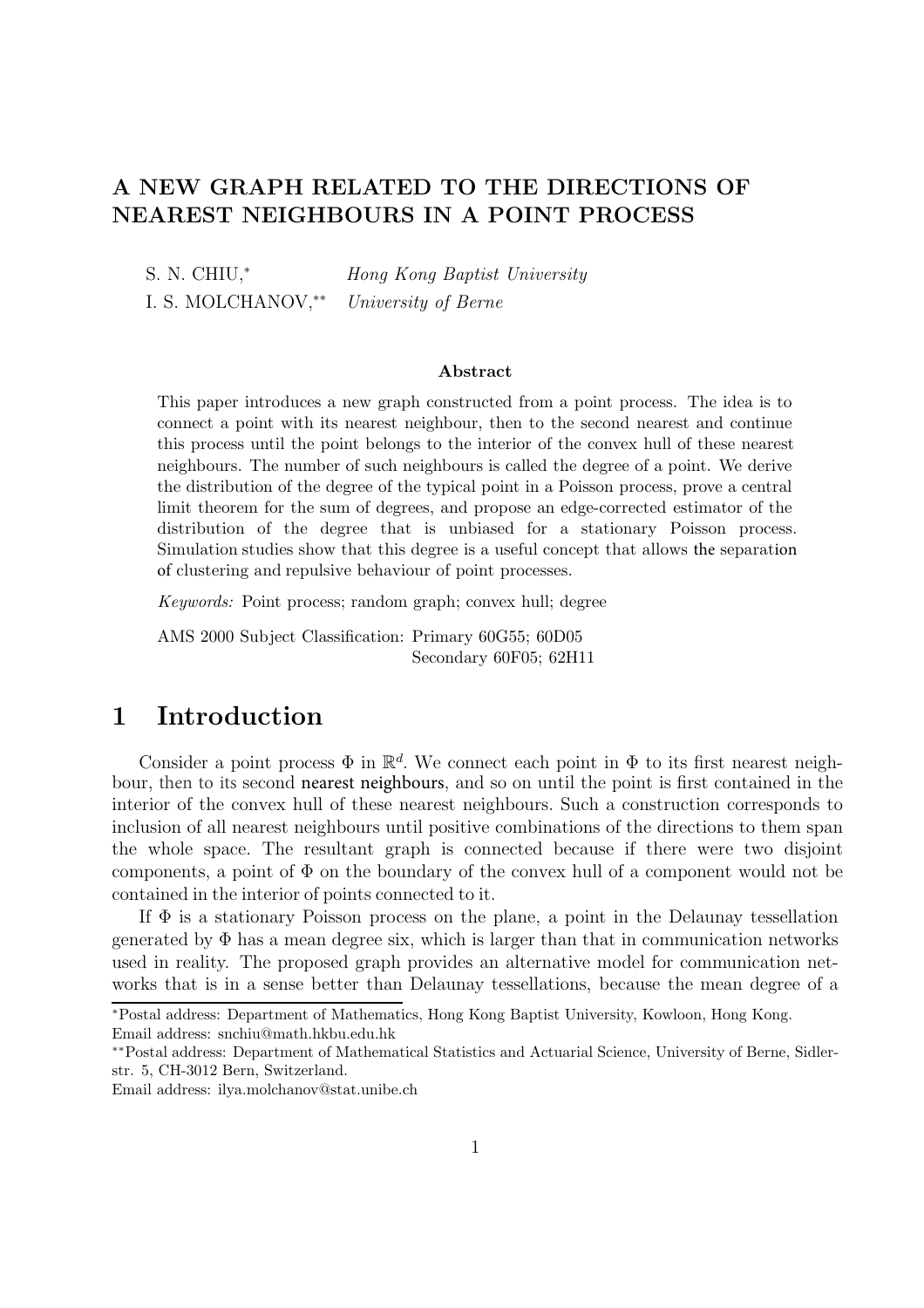point in such a graph generated by a stationary Poisson process on the plane is only five and the total length of connections from a point is less than that in the corresponding Delaunay tessellation. Figure 1 shows a realisation of such a random graph.



Figure 1: A realisation of the proposed random graph generated by a stationary planar Poisson process.

Let N be the degree of the typical point of a stationary  $\Phi$  in the corresponding graph, i.e. the smallest number such that the typical point is contained in the interior of the convex hull of the first to the N-th nearest neighbours. In this paper we derive the distribution of N of a stationary Poisson process and prove a central limit theorem for the subprocesses of points of degree  $n$ . An edge-corrected estimator for the distribution of  $N$  that is unbiased in the case of a stationary Poisson process observed in a window is proposed. We apply this estimator to simulated realisations of various point processes and compare the distributions with that of a stationary Poisson process.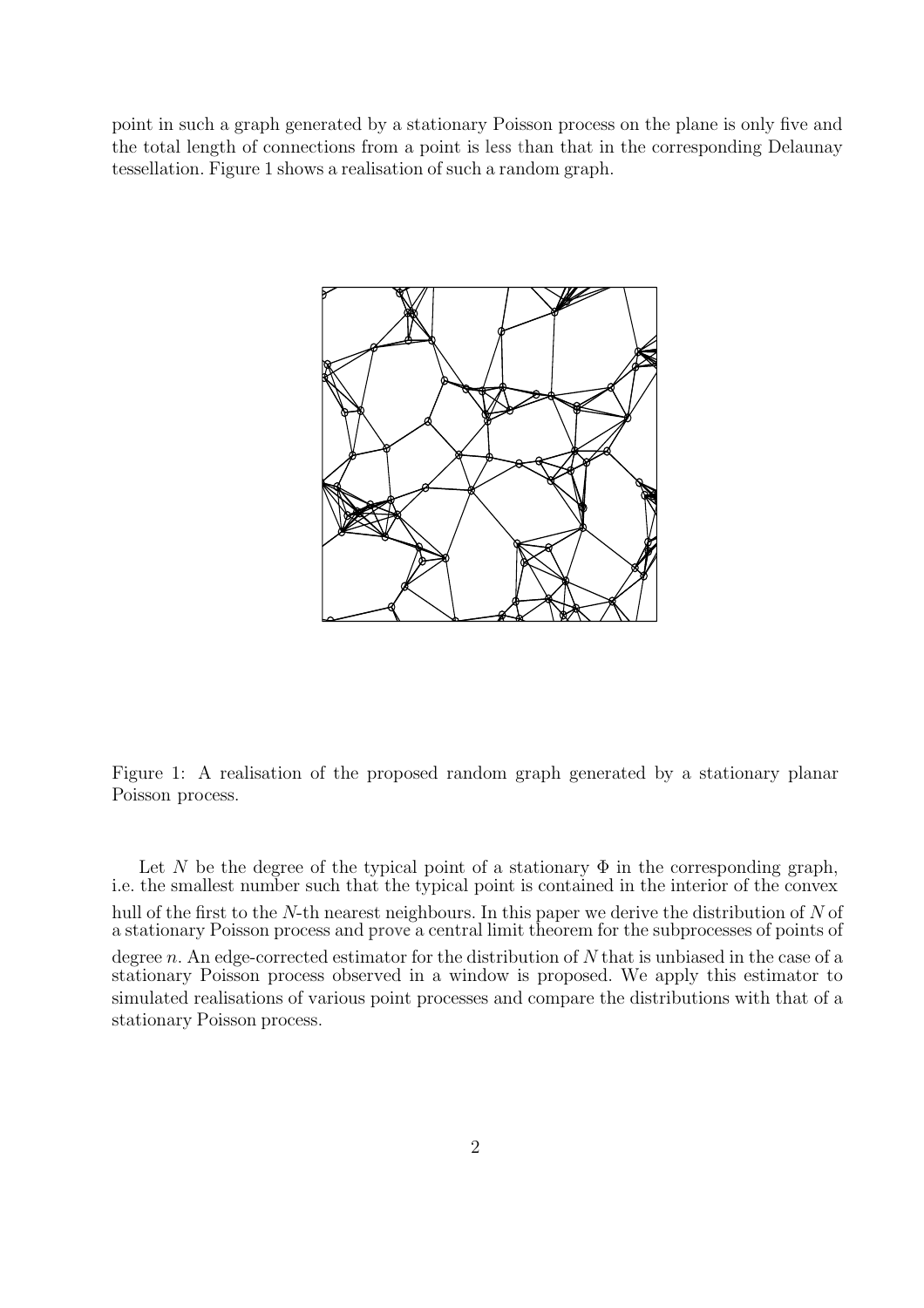# **2 Distribution of** *N*

Assume that  $\Phi$  is a stationary Poisson process. Since the degree of a stationary process is scale invariant and so does not depend on the intensity of the process, we assume without loss of generality that the intensity is 1. Consider a d-dimensional unit ball centred at the typical point  $o$ . The direction from  $o$  to its k-th nearest neighbour  $x_k$  is represented by the point  $s_k$  on the surface of the unit ball. The convex hull of  $\{x_1,\ldots,x_n\}$  contains o if and only if the unit ball is completely covered by hemispheres with poles  $\{s_1, \ldots, s_n\}$ .

When  $\Phi$  is Poisson,  $s_k$  are independent and uniformly distributed on the surface of the sphere. Thus,  $\{N \leq n\}$  is equivalent to the event that n independent and uniformly distributed hemispheres cover the sphere completely. From Hall [4, Theorem 1.5], we get the following result.

**Theorem 1.** *Suppose that* N *is the degree of the typical point of a stationary Poisson process*  $in \mathbb{R}^d$ *, we have* 

$$
\mathbf{P}(N \le n) = 1 - 2^{-n+1} \sum_{i=0}^{d-1} {n-1 \choose i}, \quad \text{for } n \ge d.
$$

*In particular, when*  $d = 2$ *, we get* 

$$
\mathbf{P}(N=n) = \frac{n-2}{2^{n-1}}, \quad \text{for } n \ge 2,
$$
 (1)

*and so*  $\mathbf{E}(N)=5$  *and*  $\mathbf{var}(N)=4$ *.* 

The distribution of the degree follows immediately from the result on coverage of a sphere by hemispheres, while the expectation and variance are obtained from (1) by calculating sums of series.

## **3 Subprocesses of points of degree** *n*

For  $z_1$  and  $z_2$  in  $\mathbb{Z}^d$ , let  $d(z_1, z_2) = \max_{1 \le i \le d} |z_1(i) - z_2(i)|$ , where  $z(i)$ ,  $1 \le i \le d$ , are the coordinates of  $z \in \mathbb{Z}^d$ . For  $Z \subset \mathbb{Z}^d$ , denote by  $\#(Z)$  the number of elements in Z and by  $\partial Z$ the boundary of Z, which is defined to be the set of all  $z \in Z$  such that there exists  $z' \notin Z$ such that  $d(z, z') = 1$ .

Consider the subprocess  $\Phi_n \subset \Phi$  of points with degree n. Denote by  $\{Z_m\}$  a fixed increasing sequence of subsets of  $\mathbb{Z}^d$  such that  $Z_m \uparrow \mathbb{Z}^d$  and  $\lim_{m\to\infty} \#(\partial Z_m)/\#(Z_m) = 0$ . Let  $\xi_z^{(n)} = \Phi_n(\{z + [0, 1)^d\})$  be the number of points of degree n in the cube  $\{z + [0, 1)^d\}$  and  $S_m^{(n)} = \sum_{z \in Z_m} \xi_z^{(n)}$  be the sum of the number of points of degree n in  $\{Z_m \oplus [0,1)^d\}$ , where  $\oplus$  denotes the Minkowski addition. We are going to prove a central limit theorem for  $S_m^{(n)}$ for Φ being a stationary Poisson process.

Note that the degrees of different points in a Poisson process may still be dependent. However, this dependence is rather weak, which allows to refer to the central limit theorem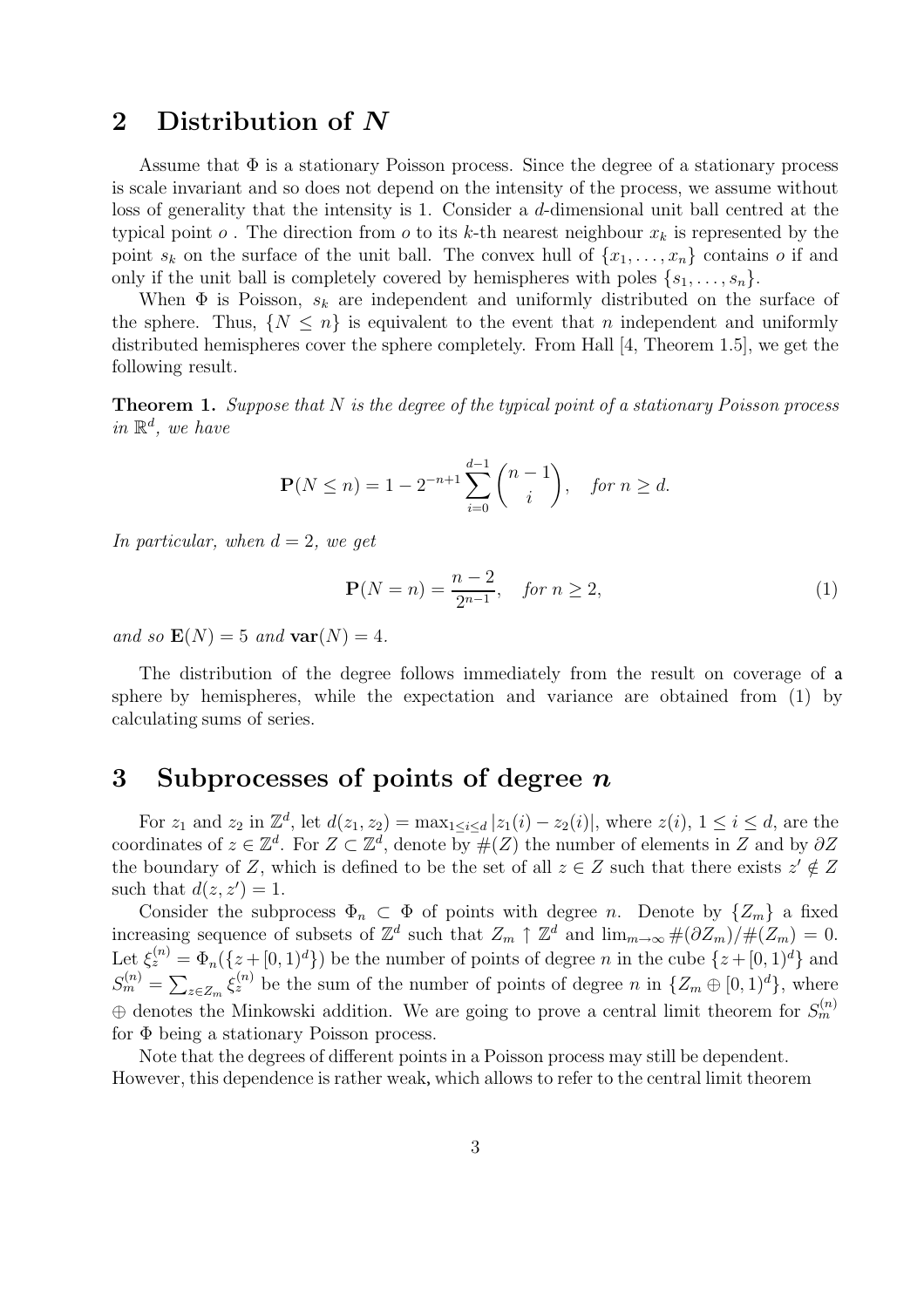for  $\alpha$ -mixing random fields [2]. Define the mixing coefficient for the stationary random field  $\{\xi_z^{(n)}: z \in \mathbb{Z}^d\}$  induced by  $\Phi_n$  to be

$$
\alpha_{a,b}^{(n)}(k) = \sup\{|\mathbf{P}(A_1 \cap A_2) - \mathbf{P}(A_1)\mathbf{P}(A_2)| : A_i \in \sigma(\xi_z^{(n)} : z \in Z^{(i)}), Z^{(i)} \subset \mathbb{Z}^d, i = 1, 2, \#(Z^{(1)}) \le a, \#(Z^{(2)}) \le b, d(Z^{(1)}, Z^{(2)}) \ge k\},\
$$

where  $k \in \mathbb{N}, a, b \in \mathbb{N} \cup \{\infty\}$  and  $\sigma(\xi_z^{(n)} : z \in Z^{(i)})$  is the  $\sigma$ -algebra generated by  $\{\xi_z^{(n)} : z \in Z^{(i)}\}$  $Z^{(i)}$ .

**Lemma 1. (Bolthausen [2])**  $Suppose \ \{\xi_z^{(n)}: z \in \mathbb{Z}^d\} \ \textit{is stationary. If} \ \sum_{k=1}^{\infty} k^{d-1} \alpha_{a,b}^{(n)}(k) < \infty \}$  $\infty$  *for*  $a+b \leq 4$ ,  $\alpha_{1,\infty}^{(n)}(k) = o(k^{-d})$ , and  $\mathbf{E}|\xi_z^{(n)}|^{2+\delta} < \infty$  and  $\sum_{k=1}^{\infty} k^{d-1} \alpha_{1,1}^{(n)}(k)^{\delta/(2+\delta)} < \infty$  for  $\text{some } \delta > 0, \text{ then } \sum_{z \in \mathbb{Z}^d} |\text{cov}(\xi_0^{(n)}, \xi_z^{(n)})| < \infty, \text{ and if } \sigma_n^2 = \sum_{z \in \mathbb{Z}^d} \text{cov}(\xi_0^{(n)}, \xi_z^{(n)}) > 0, \text{ then}$ *the distribution of*  $\{S_m^{(n)} - \mathbf{E}(S_m^{(n)})\}/\sqrt{\#(Z_m)\sigma_n^2}$  *converges weakly to the standard normal*  $distribution \ as \ m \rightarrow \infty.$ 

First,  $|\xi_z^{(n)}| = \Phi_n(\{z + [0, 1)^d\}) \leq \Phi(\{z + [0, 1)^d\})$ , the latter has a bounded  $(2 + \delta)$ -th moment for, say,  $\delta = 1$ .

Denote by  $E_x = E_x(r)$  the event that there are at least n points in a ball centred at x with radius r. Since points of a Poisson process are independent, for  $x_1, x_2$  in  $\mathbb{R}^d$ ,  $P(E_{x_1}|E_{x_2}) \ge P(E_{x_1})$  because if  $||x_1 - x_2|| \le 2r$ , points in the ball centred at  $x_2$  with radius r may also lie in the ball centred at  $x_1$ ; if  $||x_1 - x_2|| > 2r$ , the equality holds because of the independence. Therefore, for  $x_1, \ldots, x_j$  in  $\mathbb{R}^d$ ,  $\mathbf{P}(E_{x_1} \cap \cdots \cap E_{x_j}) \geq \mathbf{P}(E_{x_1}) \cdots \mathbf{P}(E_{x_j})$ . Thus, for fixed finite a and b, the probability that the first n nearest neighbours of each point, if any, in  $Z^{(1)} \oplus [0, 1]^d$  and  $Z^{(2)} \oplus [0, 1]^d$  are within a distance r of the point is at least

$$
G(r) = \sum_{j=0}^{\infty} \left\{ 1 - \sum_{i=0}^{n-1} \frac{(\omega_d r^d)^i}{i!} \exp(-\omega_d r^d) \right\}^j \frac{(a+b)^j}{j!} \exp\{-(a+b)\}
$$
  
=  $\exp\left\{ -(a+b) \sum_{i=0}^{n-1} \frac{(\omega_d r^d)^i}{i!} \exp(-\omega_d r^d) \right\},$ 

where  $\omega_d$  is the volume of a unit ball.

Suppose that the maximum among all distances from points in  $Z^{(i)} \oplus [0, 1]^d$  to their own nth nearest neighbours is  $R_i$  and let  $R = \max\{R_1, R_2\}$ . The above argument implies that  $P(R \le r) > G(r)$ . Let  $B^{(i)} \subset \mathbb{R}^d$  be the set that contains the points of  $\Phi$  in  $Z^{(i)} \oplus [0, 1]^d$  and their first *n* nearest neighbours. The number  $\Phi_n(Z^{(i)} \oplus [0,1]^d)$  is completely determined by the configuration of points of  $\Phi$  in  $B^{(i)}$ . For events  $A_1$  and  $A_2$  as described in the definition of the mixing coefficient,  $|\mathbf{P}(A_1 \cap A_2) - \mathbf{P}(A_1)\mathbf{P}(A_2)|$  is at most 1 and is zero if  $B^{(1)}$  and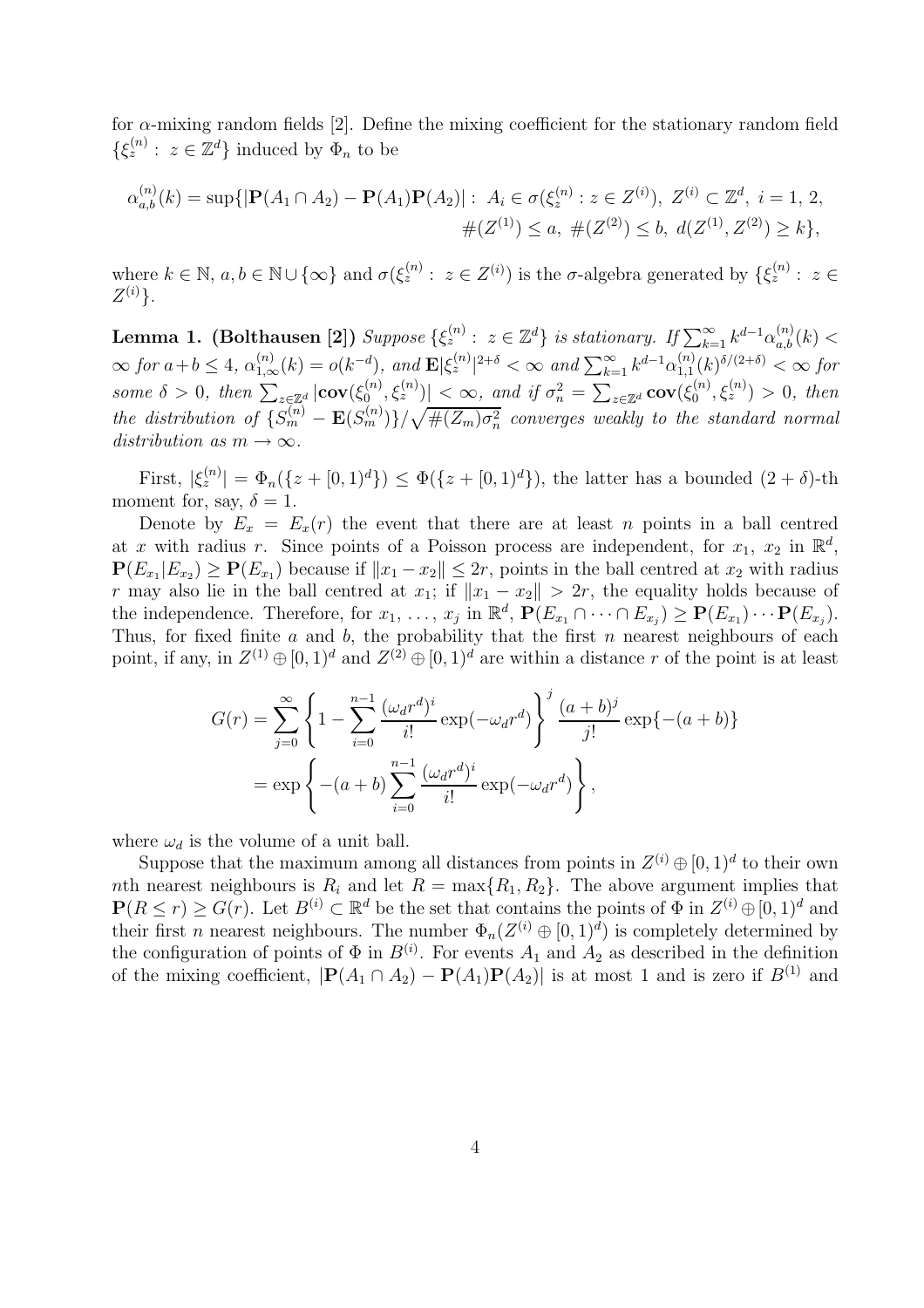$B^{(2)}$  are disjoint, and they are disjoint whenever  $R \leq k/2$ . More precisely, consider

$$
|\mathbf{P}(A_1 \cap A_2) - \mathbf{P}(A_1)\mathbf{P}(A_2)|
$$
  
=  $|\mathbf{P}(A_1 \cap A_2|R_1 \le k/2, R_2 \le k/2)\mathbf{P}(R_1 \le k/2, R_2 \le k/2)$   
-  $\mathbf{P}(A_1|R_1 \le k/2)\mathbf{P}(A_2|R_2 \le k/2)\mathbf{P}(R_1 \le k/2)\mathbf{P}(R_2 \le k/2)$   
+  $\mathbf{P}(A_1 \cap A_2|R_1 > k/2, R_2 > k/2)\mathbf{P}(R_1 > k/2, R_2 > k/2)$   
-  $\mathbf{P}(A_1|R_1 > k/2)\mathbf{P}(A_2|R_2 > k/2)\mathbf{P}(R_1 > k/2)\mathbf{P}(R_2 > k/2)$   
+  $\mathbf{P}(A_1 \cap A_2|R_1 > k/2, R_2 \le k/2)\mathbf{P}(R_1 > k/2, R_2 \le k/2)$   
-  $\mathbf{P}(A_1|R_1 > k/2)\mathbf{P}(A_2|R_2 \le k/2)\mathbf{P}(R_1 > k/2)\mathbf{P}(R_2 \le k/2)$   
+  $\mathbf{P}(A_1 \cap A_2|R_1 \le k/2, R_2 > k/2)\mathbf{P}(R_1 \le k/2, R_2 > k/2)$   
-  $\mathbf{P}(A_1|R_1 \le k/2)\mathbf{P}(A_2|R_2 > k/2)\mathbf{P}(R_1 \le k/2)\mathbf{P}(R_2 > k/2)|.$  (2)

Since  $\{R_1 \leq k/2\}$  and  $\{R_1 \leq k/2\}$  are two events concerning the number of points of a Poisson process in two disjoint regions, they are independent. Moreover, given the event  ${R \le k/2}$ ,  $A_1$  and  $A_2$  are conditional independent. Hence, the first two terms in equation  $(2)$  vanish. Thus, for any fixed finite a and b,

$$
|\mathbf{P}(A_1 \cap A_2) - \mathbf{P}(A_1)\mathbf{P}(A_2)| \leq \mathbf{P}(R_1 > k/2, R_2 > k/2) + \mathbf{P}(R_1 > k/2, R_2 \leq k/2)
$$
  
+ 
$$
\mathbf{P}(R_1 \leq k/2, R_2 > k/2)
$$
  
= 
$$
\mathbf{P}(R > k/2)
$$
  
\$\leq 1 - G(k/2),\$

and so

$$
\alpha_{a,b}^{(n)}(k) = O\left(k^{dn-d}\exp\{-\omega_d 2^{-d}k^d\}\right),\,
$$

which implies that  $\sum_{k=1}^{\infty} k^{d-1} \alpha_{a,b}^{(n)}(k)$  and  $\sum_{k=1}^{\infty} k^{d-1} \alpha_{1,1}^{(n)}(k)^{\delta/(2+\delta)}$  are bounded for  $a+b \leq 4$ and, say,  $\delta = 1$ .

Finally, consider  $\alpha_{1,\infty}^{(n)}(k)$ . Without loss of generality, we consider  $Z^{(1)} = (0,\ldots,0) \in \mathbb{Z}^d$ and  $Z^{(2)}$  be the set of all integers lying in the complement of  $[-(k-1),k]^d$ . Denote by  $z_1 =$  $(k+1, 0, \ldots, 0)$  and for  $i = 2, 3, \ldots, z_i = (2k+i, 0, \ldots, 0) \in Z^{(2)}$ . For  $r < k$ , denote by  $E_{z_1}^*(r)$ the event that there are at least n points of  $\Phi$  in the region  $b(z_1, r) \oplus [0, 1)^d \setminus \{z_1 \oplus [0, 1)^d\}$ . The event  $E_{z_1}^*(r)$  implies that the first n nearest neighbours of each point of  $\Phi$  in  $\bigcup_{i=1}^{\infty} z_i \oplus [0,1]^d$ are at least  $k-r$  away from  $[0,1)^d$ . Thus, the event  $\bigcap_z E_z^*(k/2) \bigcap_x E_x(k/2)$ , where z are all integers such that  $d(z, [0, 1]^d) = k$  and x are all points of  $\Phi$  lying in  $[0, 1]^d \cup [-2k, 2k+1]^d \setminus$  $[-k, k+1]^d$ , implies that  $R \leq k/2$ . By the same argument as in the derivation of the order of  $\alpha_{a,b}^{(n)}(k)$ , we have

$$
\alpha_{1,\infty}^{(n)}(k) \leq \left[1 - \mathbf{P}\left\{\bigcap_{z} E_z^*(k/2)\bigcap_{x} E_x(k/2)\right\}\right].
$$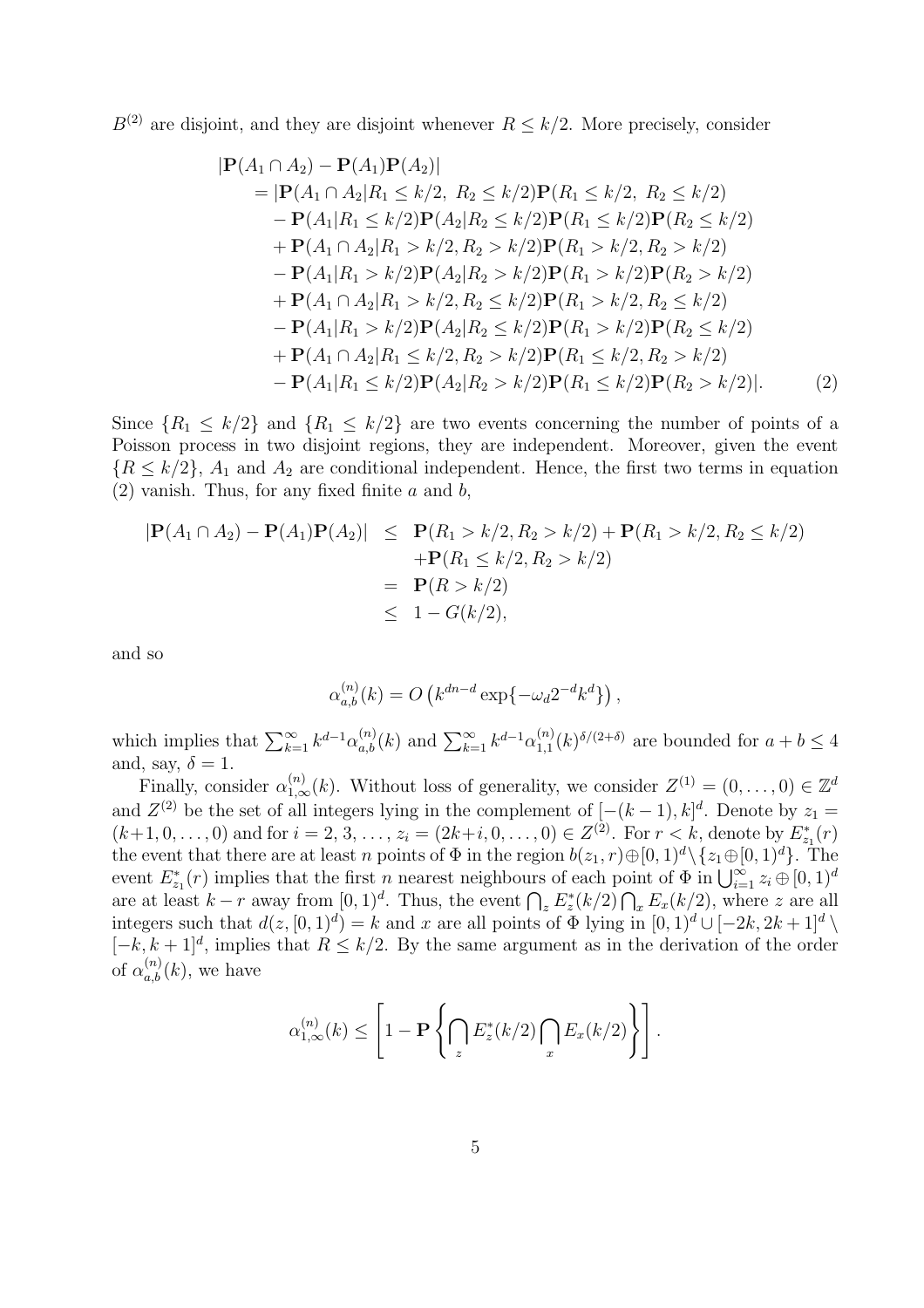Because  $\Phi$  is Poisson,

$$
\mathbf{P}\left\{\bigcap_{z} E_z^*(k/2)\bigcap_{x} E_x(k/2)\right\}
$$
  
\n
$$
\geq \left[1-\sum_{i=0}^{n-1} \frac{O(k^d)^i}{i!} \exp\{-O(k^d)\}\right]^{O(k^{d-1})} \exp\left[-O(k^d)\sum_{i=0}^{n-1} \frac{O(k^d)^i}{i!} \exp\{-O(k^d)\}\right],
$$

and hence  $\alpha_{1,\infty}^{(n)}(k) = o(k^{-d})$ . From Lemma 1 we obtain the following asymptotic normality.

**Theorem 2.** Suppose that  $\Phi$  is a stationary Poisson process. If  $\sigma_n^2 > 0$ , then the distribution of  $\{S_m^{(n)} - \mathbf{E}(S_m^{(n)})\}/\sqrt{\#(Z_m)\sigma_n^2}$  converges weakly to the standard normal distribution as  $m \rightarrow \infty$ .

Since the configuration of points of  $\Phi$  in  $Z^{(i)} \oplus [0, 1]^d$  and their first n nearest neighbours determines not only  $\Phi_n(Z^{(i)} \oplus [0,1]^d)$  but also  $\Phi_j(Z^{(i)} \oplus [0,1]^d)$  for  $d+1 \leq j \leq n$ , the above argument immediately leads to a central limit theorem for the sum of degrees.

**Theorem 3.** Let  $N_m^{(n)} = \sum_{j=d+1}^n j S_m^{(j)}$ . If  $\sigma_n^{*2} = \sum_{z \in \mathbb{Z}^d} \text{cov}(\sum_{j=d+1}^n j \xi_0^{(j)}, \sum_{j=d+1}^n j \xi_z^{(j)}) >$  $0,$  then  ${N_m^{(n)} - \mathbf{E}(N_m^{(n)})}\}/\sqrt{\#(Z_m)\sigma_n^{*2}}$  converges weakly to the standard normal distribution  $as m \rightarrow \infty$ .

**Remark.** Similar to many central limit theorems for mixing sequences or mixing random fields, the positivity of the variances  $\sigma_n^2$  and  $\sigma_n^{*2}$  is given as conditions, because the calculation of the variance term requires not only the vanishing mixing coefficient but a thorough knowledge of the dependence structure, which seems intractable here.

### **4 Statistical estimation**

For statistical application, it is important to be able to estimate the distribution of N from a given realisation observed in a bounded window. However, the existence of the edgeeffects is quite pronounced in this case. See Figure 2. Nevertheless, the edge-effects here can be considered as a right censoring and so we suggest an unbiased estimator which is the discrete version of that in Chiu [3].

Denote by W the sampling window. For a point  $x_i$  in W, let  $r_i^{(j)}$  be the distance from the point to its j-th nearest neighbour. Let  $n_i^{\max}$  be the largest j such that a ball centred at the point  $x_i$  with radius  $r_i^{(j)}$  lies entirely in W. Suppose the point has a degree of  $n_i$ and  $n_i^*$  with respect to the whole realisation of the point process and the observed points in  $W$ , respectively. If  $x_i$  does not lie in the interior of the convex hull of all other points in W, let  $n_i^*$  be infinity. For a point  $x_i$  in W we can observe  $(n_i^*, n_i^{\max})$ . If  $n_i^* \leq n_i^{\max}$ , then the degree of  $x_i$  is not affected by the edge-effects and so  $n_i = n_i^*$ . However, if  $n_i^* > n_i^{\max}$ , then  $n_i$  may be equal to, less than or greater than  $n_i^*$ ; we only know that it happens if and only if  $n_i > n_i^{\text{max}}$ . Note that if the point process is stationary Poisson, the distribution of the directions from  $x_i$  to its nearest points is independent of the distances to these points,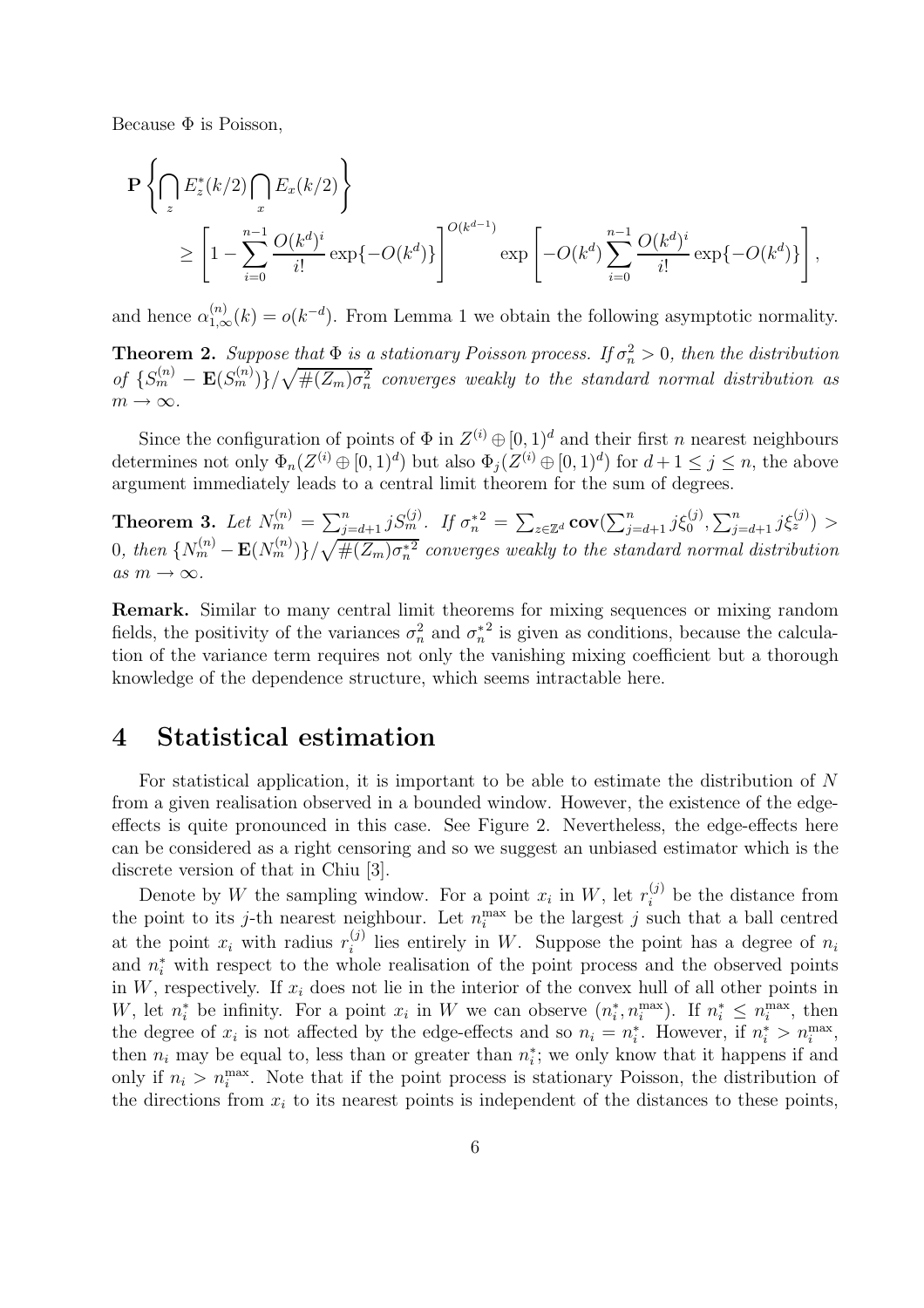

Figure 2: The proposed graph constructed from a realisation of a stationary planar Poisson process observed in a unit square. Grey circles are points subjected to the edge-effects.

i.e.  $n_i$  and  $n_i^{\max}$  are independent. Thus, the observed pairs  $\{(n_i^*, n_i^{\max})\}$  from W lead to the triples  $\{(h_i, \delta_i, n_i^{\max})\}\$ , where  $h_i = \min(n_i, n_i^{\max}) = \min(n_i, n_i^{\max})$  is the observed degree of  $x_i$  subjected to random censorship and  $\delta_i = \mathbf{1}(n_i^* \le n_i^{\max}) = \mathbf{1}(n_i \le n_i^{\max})$  is the censoring indicator. Let

$$
\widehat{p}_n = \sum_i \frac{\mathbf{1}(h_i = n, \delta_i = 1)}{\sum_j \mathbf{1}(n \le n_j^{\max})},\tag{3}
$$

with the convention that  $0/0 = 0$ . If  $n_i$  are identically distributed and independent of  $n_i^{\text{max}}$ ,

$$
\mathbf{E}\widehat{p_n} = \sum_i \mathbf{E} \frac{\mathbf{1}(n_i = n, n_i \le n_i^{\max})}{\sum_j \mathbf{1}(n_i \le n_j^{\max})} = \sum_i \mathbf{E} \frac{\mathbf{1}(n_1 = n, n_1 \le n_i^{\max})}{\sum_j \mathbf{1}(n_1 \le n_j^{\max})}
$$

$$
= \mathbf{E} \mathbf{1}(n_1 = n) \frac{\sum_i \mathbf{1}(n_1 \le n_i^{\max})}{\sum_j \mathbf{1}(n_1 \le n_j^{\max})}.
$$

Thus, unless *n* is larger than any  $n_j^{\max}$ , we have  $\mathbf{E}\widehat{p_n} = \mathbf{P}(N = n)$ . This proves the following statement.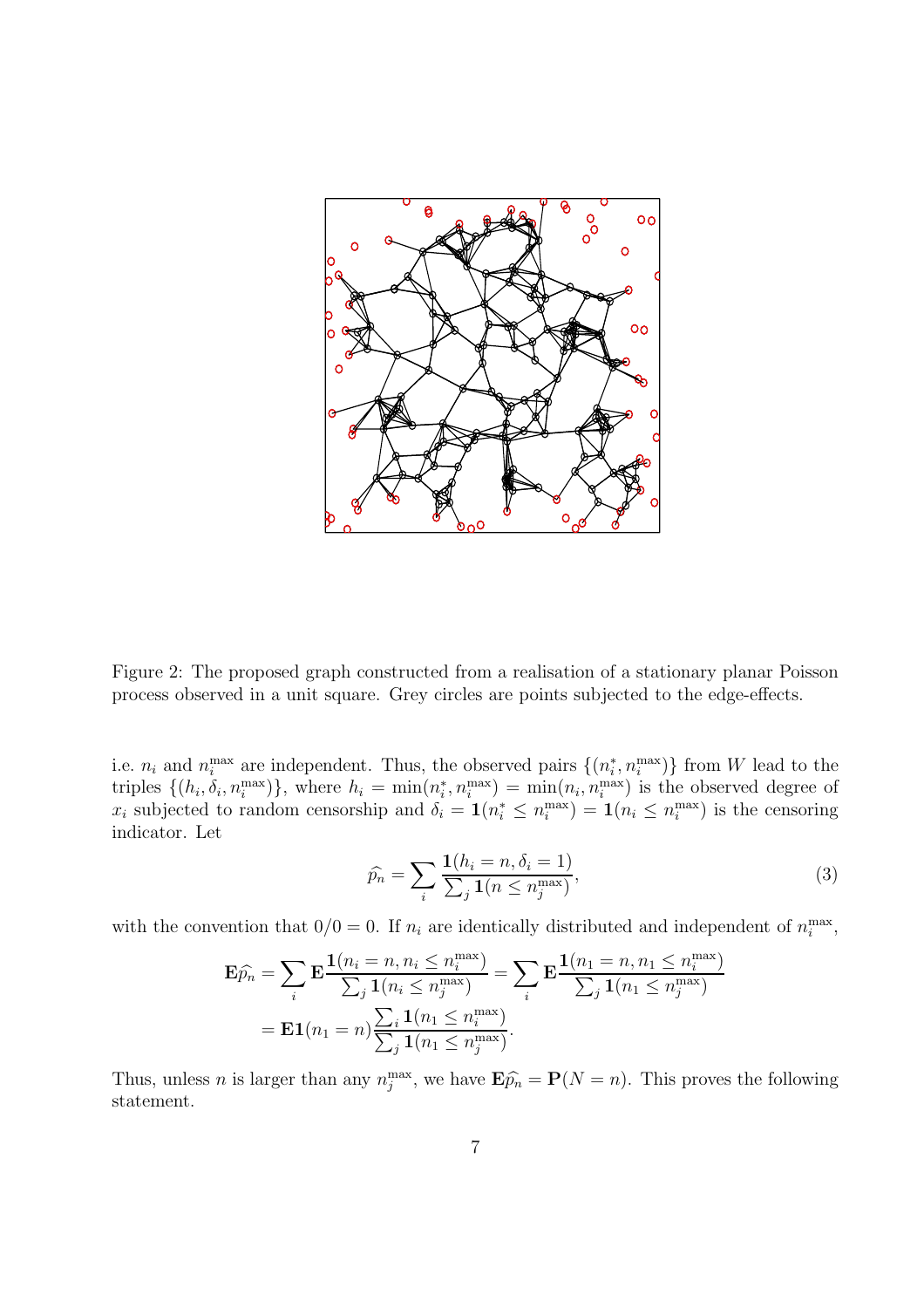**Theorem 4.** If  $\Phi$  *is a stationary Poisson process, then*  $\hat{p}_n$  *is a conditionally unbiased estimator of*  $P(N = n)$ *, given that*  $n \leq \max_i \{n_i^{\max}\}.$ 

Theorem 4 suggests that it is sensible to use the estimator given in equation (3) even in the non-Poisson case.

# **5 Distribution of the degree of the typical point of a non-Poisson process**

The degrees of points in regular planar square lattices and hexagonal networks are 4 and 3, respectively. Suppose we put discs of unit radius on the plane such that the intercentre distances are at least, say, 10. If on the circumference of each disc we place  $n$  points uniformly, then each point has a degree at least  $n$ . Thus, it seems that a low and high mean degree suggest that the point process exhibits regularity, while a high mean degree suggests that it exhibits clustering. However, the point patterns constructed by the above methods are not in general position. In this section we apply the estimator proposed in the previous section to simulated realisations of the Strauss process, the Poisson cluster process and the cell process [1], the last of these generates realisations that exhibit both regularity and clustering but has the same K-function as the stationary Poisson process.

Figure 3 gives the corresponding estimated distributions of the degree of the typical point for 20 independent samples each. We can see that the tail of the distribution from the regular and cluster point patterns are lighter and heavier, respectively, than that from the Poisson process. The tail from the cell process captures the regularity of the pattern. Boxplots shown in Figure 4 confirm that the mean degree can be used as a statistic to discriminate clustering and repulsive behaviour of the processes.

#### **6 Miscellaneous remarks**

Such a graph can also be constructed even if the given point process is non-stationary. However, there is no typical point in this case. Nevertheless, we still can study the degree  $N<sub>o</sub>$  of the origin, at which there may or may not be a point of the process. For a stationary Poisson process, the distribution of N does not depend on the intensity. For a non-stationary Poisson process, such an invariance is still true for  $N<sub>o</sub>$  in the sense that the distribution of  $N<sub>o</sub>$  remains the same when the intensity function is multiplied by a finite positive constant. The reason is as follows.

Consider the polar coordinates (r, *θ*) of points in the process. As discussed in Section 2, the distribution of  $N<sub>o</sub>$  can be obtained by considering complete coverage of a sphere by independent hemispheres. In case of non-stationarity, the hemisphere corresponding to  $x_i$  $=( r_i, \theta_i)$  arrives at time  $r_i$  with the pole at the position  $\theta_i$ . The degree  $N_o$  is the number of these hemispheres that have arrived when the sphere is first completely covered. Thus, multiplying the intensity function by a finite positive constant only leads to a rescaling of the time-axis but change neither the order of arrivals nor the positions of the poles.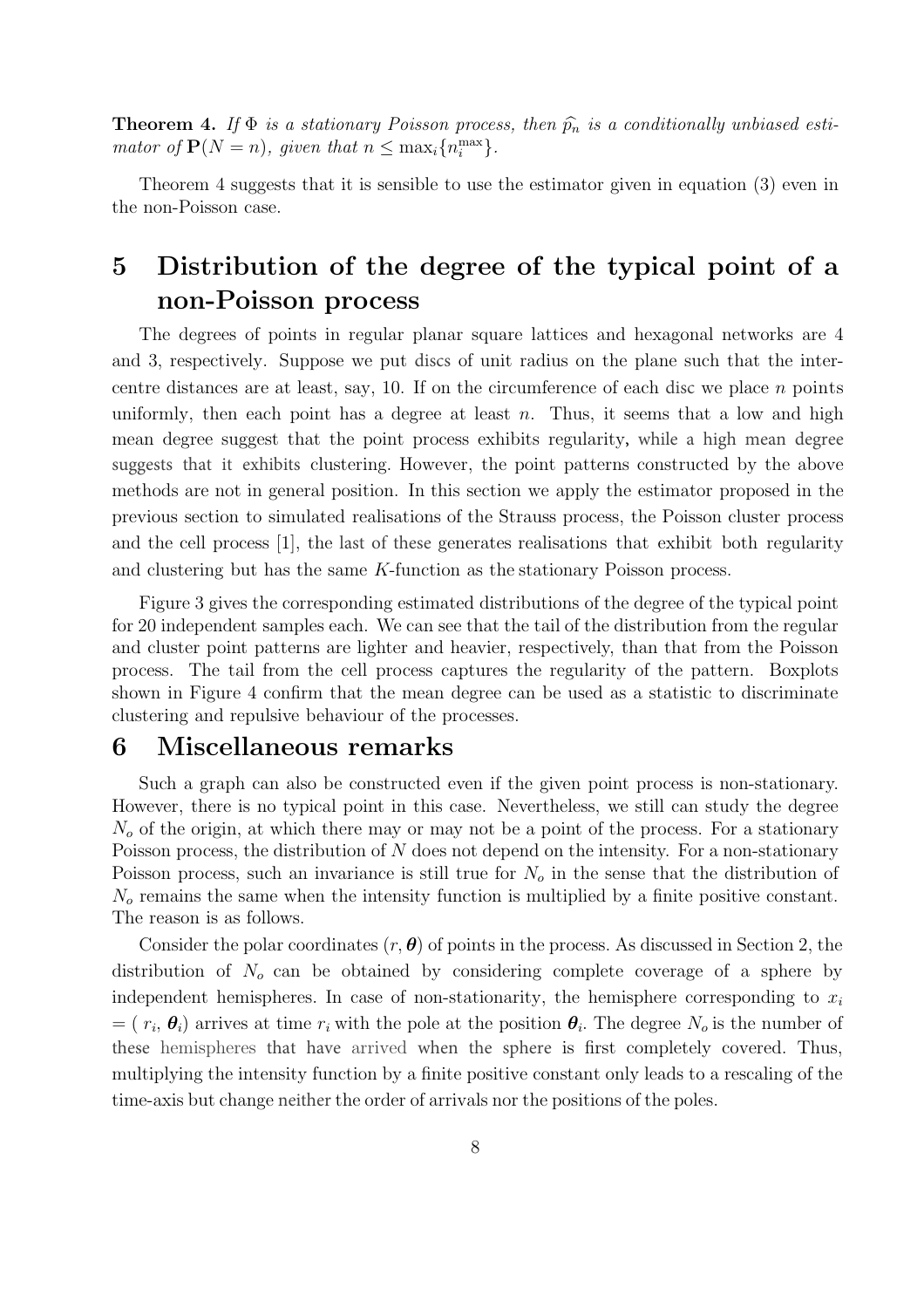It should be noted that the construction used in the paper can be applied to all points in  $\mathbb{R}^d$  and not necessarily to the points of the process. For  $x \in \mathbb{R}^d$  let  $M_x$  denote the set of points belonging to the point process that are connected to  $x$ . This yields an equivalence relationship, namely  $x \sim y$  if and only if  $M_x = M_y$ , which may be used to construct a tessellation of  $\mathbb{R}^d$ . Properties of such a tessellation will be left for future endeavour.

# **Acknowledgements**

We acknowledge the support of the UK Engineering and Physical Sciences Research Council. SNC was also partially supported by a grant from the Research Grants Council of the Hong Kong Special Administrative Region, China (Project No. HKBU/2048/02P). We thank Sergei Zuyev for helpful discussions and the referee for valuable suggestions.

# **References**

- [1] Baddeley, A. J. and Silverman, B. W. (1984). A cautionary example on the use of second-order methods for analyzing point patterns. *Biometrics* **40**, 1089–1093.
- [2] Bolthausen, E. (1982). On the central limit theorem for stationary mixing random fields. *Ann. Probab.* **10**, 1047–1050.
- [3] Chiu, S. N. (1999). An unbiased estimator for the survival function of censored data. *Comm. Statist. Theory Methods* **28**, 2249–2260.
- [4] Hall, P. (1988). *Introduction to the Theory of Coverage Processes*. Wiley, New York.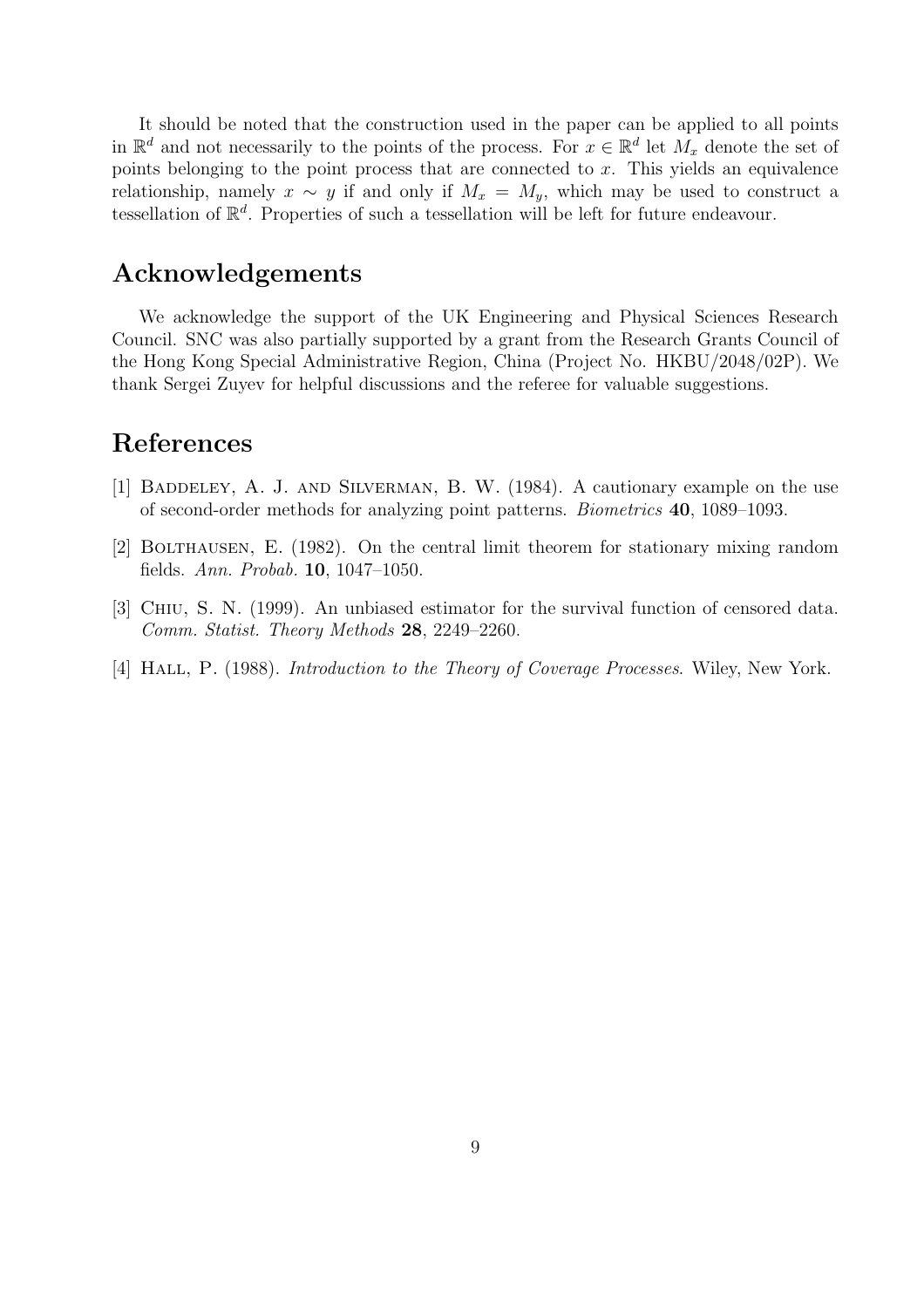

Figure 3: Estimated distributions of the degree of the typical point of 20 independent realisations in a unit square of (a) the Strauss process (1000 points, hard-core radius 0.02), (b) the Poisson cluster process (50 parent points, 20 points on average in each cluster uniformly in a disk of radius 0.05 centred at the parent), (c) the cell process (unit square split into 1600 equal square cells). The distribution of the degree of the typical point of a stationary planar Poisson process is joined together by a solid line for visual comparison.